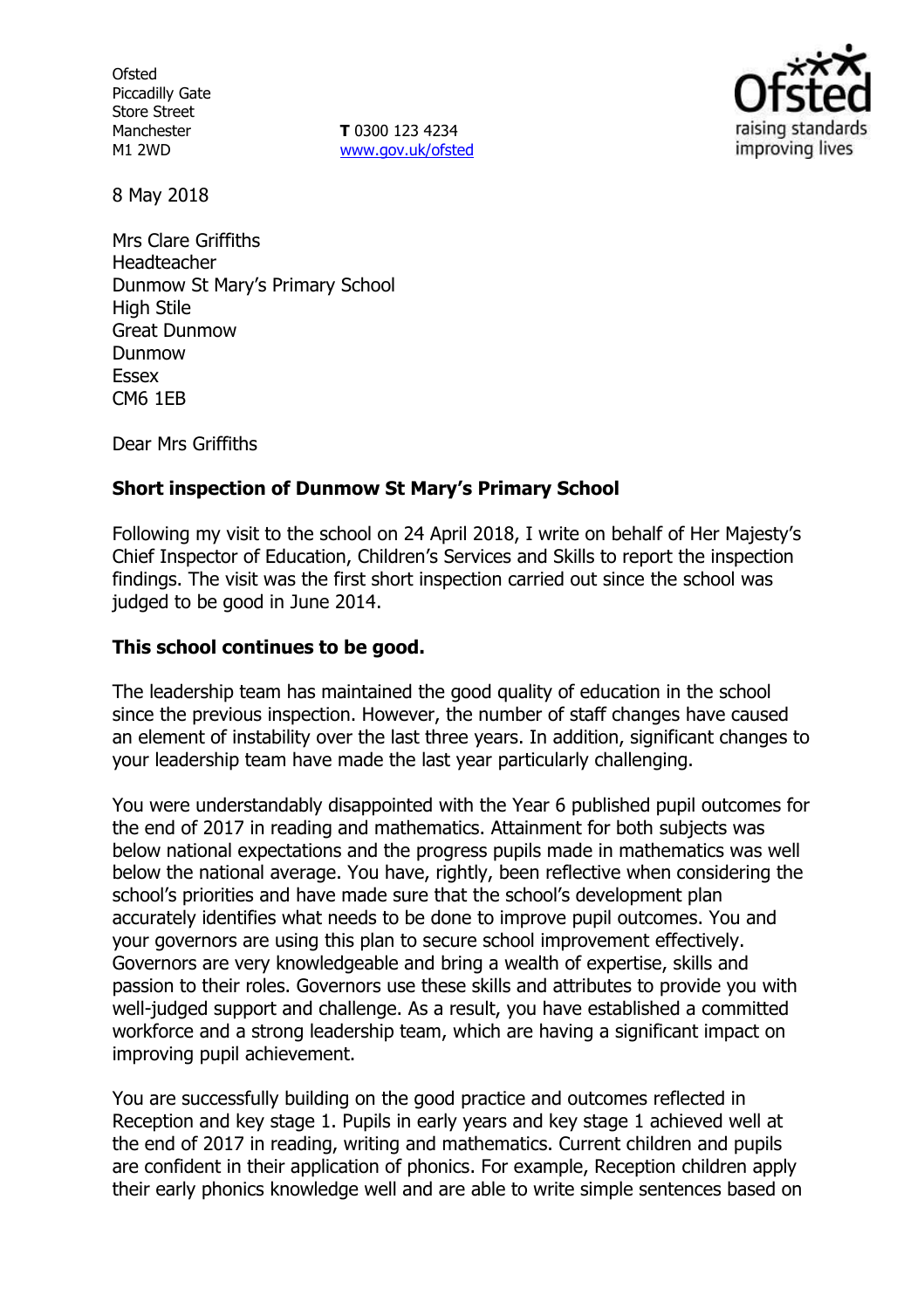

the sounds they know. Year 1 pupils are motivated to write, at length, stories inspired by their topic and class book. Children in Reception and pupils in key stage 1 make good and better progress in reading and writing from their individual starting points. In addition, writing is a strength across the school, with pupils attaining above national expectations at the end of key stages 1 and 2 in 2017.

Dunmow St Mary's is a vibrant happy place. Pupils told me they enjoy school and a number of pupils said, 'I love it'. Attendance remains above national averages and persistent absence is low. Pupils' behaviour is good. They demonstrated excellent attitudes to learning in all lessons I visited.

Leaders, including governors, and staff share your vision to raise standards in reading, writing and mathematics by providing a rich, broad, purposeful and inspiring curriculum. Your carefully planned curriculum is evidenced throughout the school. Displays of pupils' good-quality art work and writing decorate corridors and are of exceptionally good quality. Pupils spoke with pride about their contributions to displays and could confidently explain the learning behind them. For example, pupils were able to explain in detail how they make progress in their art work, using different mediums and methods. Year 5 pupils enthusiastically explained how they enjoyed the Victorian topic and the differences compared with today's society. They could talk about art in relation to William Morris and they proudly showed me their own examples. Year 4 pupils were eager to share their investigations in science. They explained how they were testing the best conditions that enable plants to grow and the impact of sugar on teeth. One pupil spoke in detail about Charles Darwin and the theory of evolution.

Many parents and carers commented positively on the learning opportunities you and your staff provide for their children. One commented: 'I would like to praise the school for the amazing creative curriculum which it provides. The topics are fun, interesting and cover different skills. The effort the teachers go to to 'hook' the children in is amazing and much appreciated.'

Parents are overwhelmingly supportive of you and your staff. One parent summed up the views of many by saying, 'I have a very happy child at this school who has made good progress. The whole-child ethos has been hugely important in creating a happy and well-rounded child. A super school.'

### **Safeguarding is effective.**

You and your governors ensure that safeguarding arrangements are fit for purpose. Checks on all employees' suitability to work with children are complete. Your systems for recording pupil concerns ensure that they are followed up in a timely fashion. An overwhelming majority of parents who responded to Ofsted's online questionnaire Parent View agree that their children are safe and well looked after at the school.

Your secure systems ensure that all incidents regarding pupil behaviour are followed up immediately and appropriate actions taken. Pupils are well cared for at Dunmow St Mary's. Pupils' well-being is at the heart of the school and you have made sure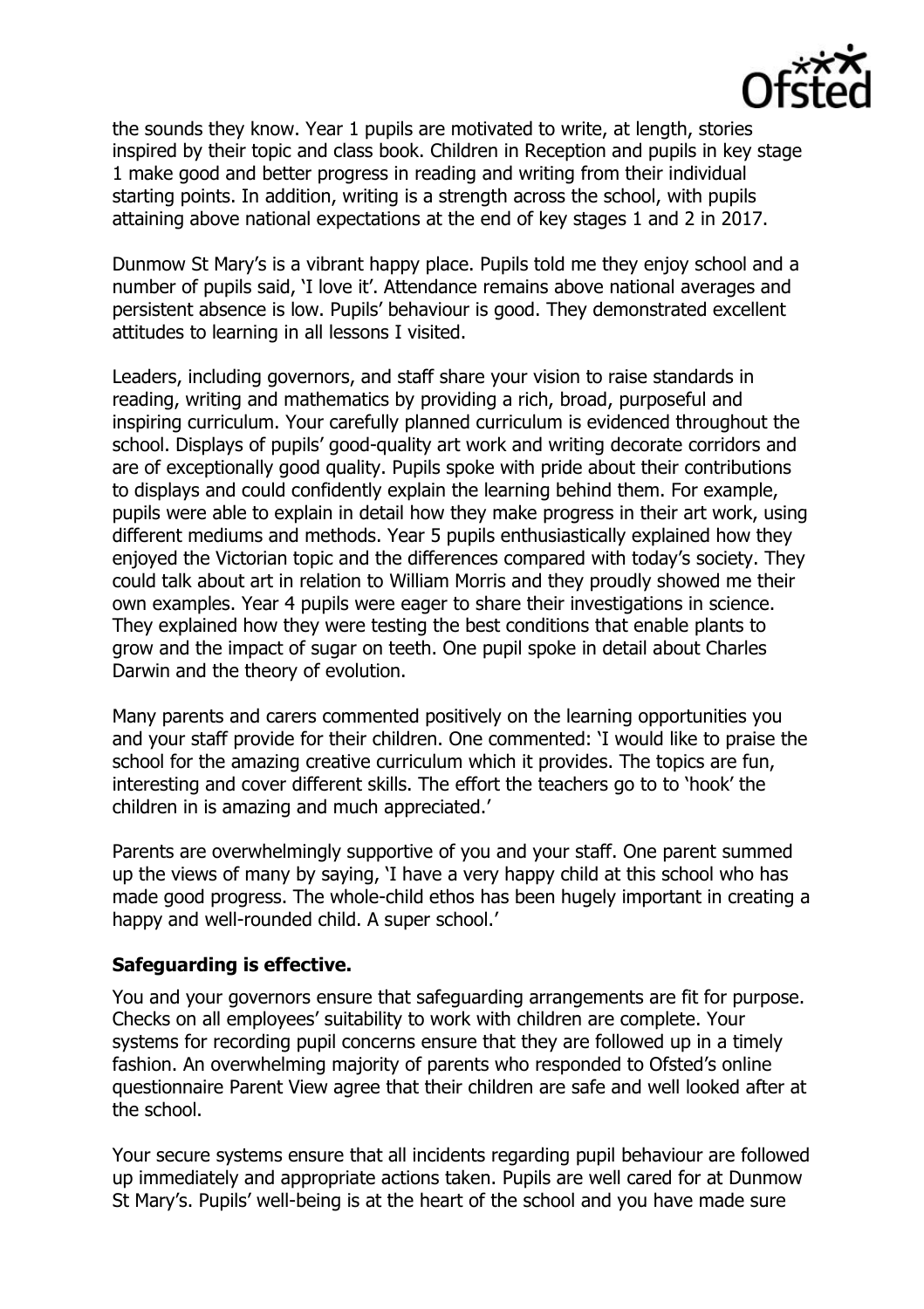

there are rigorous systems in place to help keep pupils safe. Learning mentors are trained to support particularly vulnerable pupils who may find school challenging. The pastoral team ensures that vulnerable pupils and those who have complex needs are supported well so that they can access a curriculum which meets their individual needs.

# **Inspection findings**

- $\blacksquare$  In order to ascertain whether the school remained good, my key lines of enquiry focused on two main areas: reading and mathematics. In 2017, pupil attainment and progress in reading and mathematics by the end of key stage 2 were too low. From our discussions, it was clear that there were common issues that impacted on both reading and mathematics during 2017.
- You, your senior leaders and governors set to work immediately, unpicking the reasons for pupils' underachievement last year, both in reading and mathematics. Although attainment in reading for the higher-attaining pupils was above that nationally, you had identified that a significant number of pupils, including some disadvantaged pupils, had not made the expected progress or reached expected standards in mathematics and reading at the end of key stage 2.
- You have since provided good-quality training for teachers. The local authority and the expertise within your partnership schools have been effective in supporting you to meet the school's priorities. You have invested in staff development, which is evident in the secure subject knowledge seen at subjectleader and class-teacher level.
- Leaders have thoroughly reviewed the school's monitoring, tracking and assessment systems. This has ensured a consistent approach in the quality of teaching, learning and assessment across the school. Leaders and teachers make accurate assessments of where pupils are in their learning. Teachers then plan activities accordingly and provide pupils with immediate feedback so that learning is moved on quickly. As a result, pupils are now making good progress from their individual starting points.
- **Following my key line of enquiry about reading, we discussed your analysis of** last year's reading outcomes. You and your leader of English had identified that pupils' inference and comprehension skills were not being sustained from the end of key stage 1 through to the end of key stage 2. Additionally, pupils did not demonstrate the resilience or have the necessary skills required to complete more complex questions.
- You have addressed this by developing staff knowledge and skills. In lessons visited, teachers used good subject knowledge by using precise vocabulary and skilful questioning. Your rigorous monitoring of the quality of teaching of reading is ensuring that there is consistency in the teaching of reading across the school. Pupils in key stage 2 had a clear understanding of inference. Their comprehension skills were being well developed through a range of carefully planned reading and retrieval activities.
- You and your leader of English have successfully raised the profile of reading. Pupils I spoke with were enthusiastic about reading, understood the importance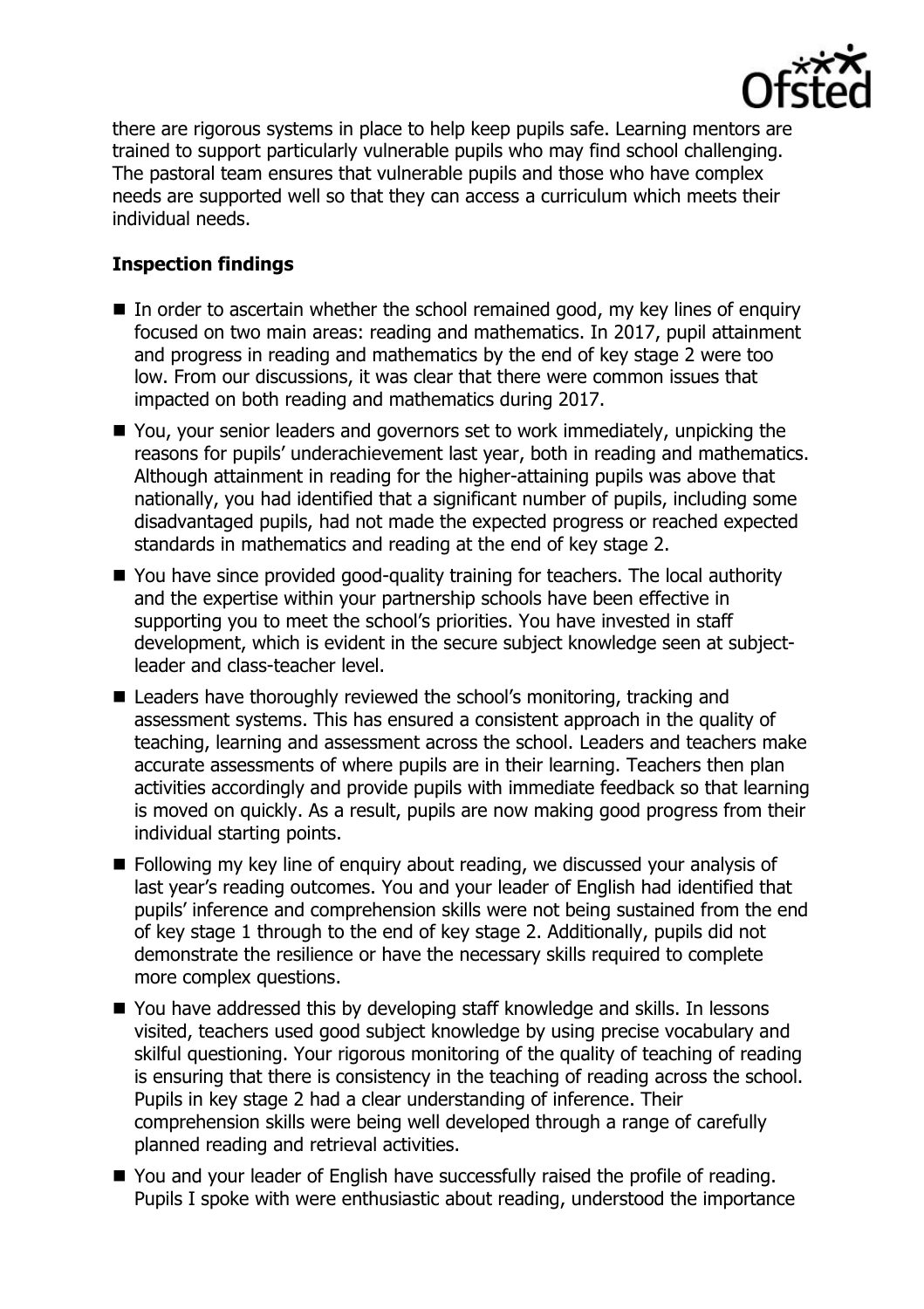

and could talk about their favourite authors and books. One pupil was particularly concerned that the school library would run out of a series of books he was enjoying so much, while another said that he gets so engrossed in his book that his parents have to remind him to go to bed. Pupils appreciate the regular access they have to the extremely well-resourced school library. They are motivated by the school's reading challenges, such as 'go to a holiday shop and pick up a travel brochure'. The '100 books to read before you leave primary school' initiative has motivated more pupils to read at home.

- The school's accurate pupil progress information shows that all pupils, including those who are disadvantaged, are now making good and better progress in reading. Currently the number of pupils on track to meet the expected and higher standards at the end of key stage 2 is above national averages. However, you agree that there is further work to do to develop pupils' vocabulary across all year groups, so that more pupils make good and better progress and reach the expected and higher standards of attainment.
- While continuing my key line of enquiry about improving outcomes in mathematics, I discussed with you and your mathematics leader the specific actions the school had taken to address the weaknesses at the end of key stage 2. Your analysis of pupils' mathematical understanding identified that pupils were not having enough opportunities to use resources to help them with their mathematical understanding. You have acted to put this right. In all classes I visited, pupils worked well in practical ways to investigate challenging problems set by the teacher.
- **Pupils' work shows that their mathematics fluency is now secure across all year** groups. Pupils confidently use pictorial representations to understand difficult mathematical concepts. Inspection evidence shows that pupils are making good progress in mathematics and are likely to exceed national averages at the end of the academic year. However, we discussed the need to provide pupils with more opportunities to practise their skills regularly to solve mathematical problems with a larger degree of independence.

## **Next steps for the school**

Leaders and those responsible for governance should ensure that:

- $\blacksquare$  teachers provide pupils with more opportunities to practise and develop their mathematical problem-solving skills.
- pupils are provided with more opportunities to read and listen to high-quality texts to help them build on and extend their vocabulary.

I am copying this letter to the chair of the governing body, the director of education for the Diocese of Chelmsford, the regional schools commissioner and the director